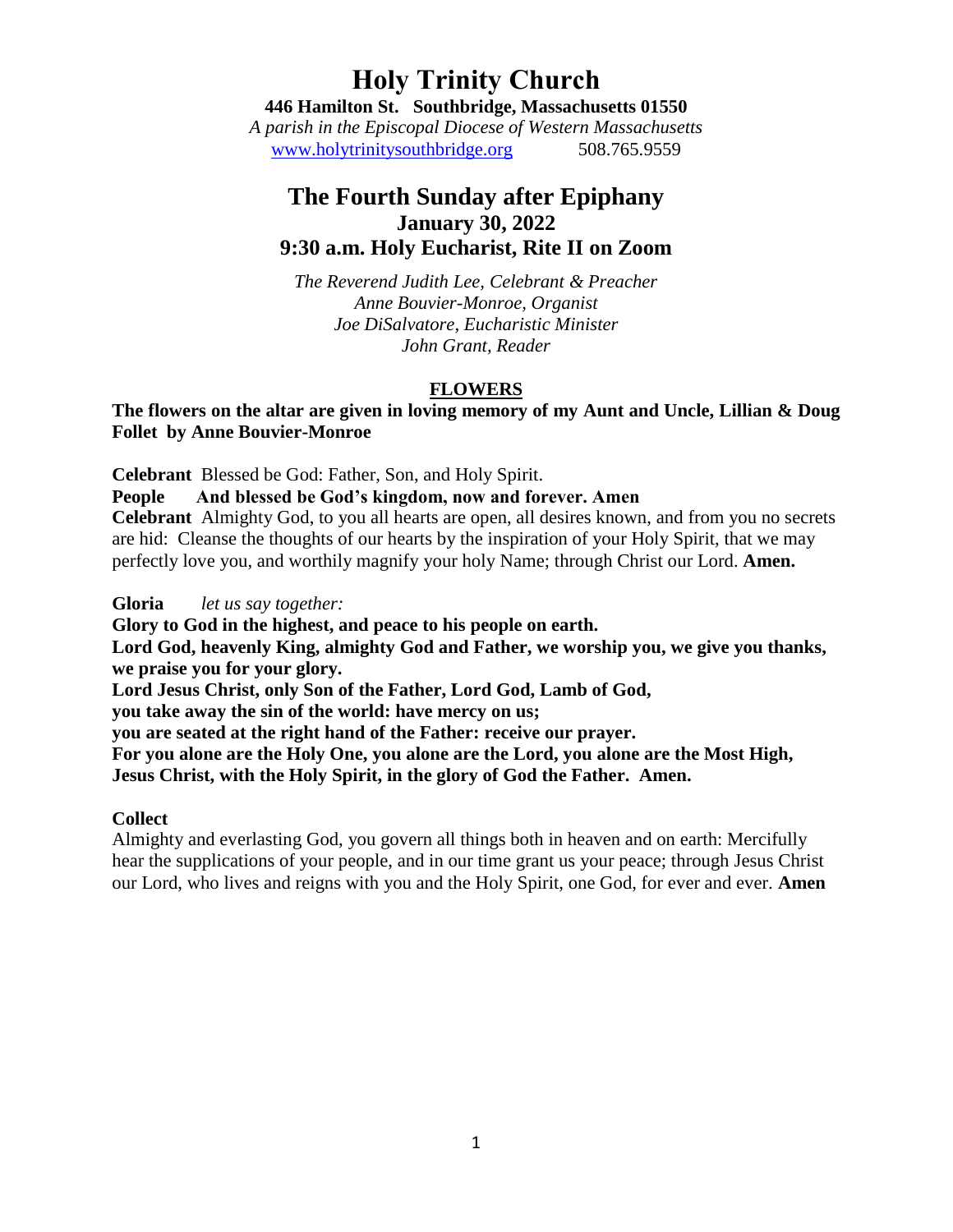#### **The Liturgy of the Word First Reading** A reading from the Prophet **Jeremiah 1:4-10**

The word of the Lord came to me saying,

"Before I formed you in the womb I knew you, and before you were born I consecrated you; I appointed you a prophet to the nations." Then I said, "Ah, Lord God! Truly I do not know how to speak, for I am only a boy." But the Lord said to me, "Do not say, 'I am only a boy'; for you shall go to all to whom I send you, and you shall speak whatever I command you, Do not be afraid of them, for I am with you to deliver you, says the Lord." Then the Lord put out his hand and touched my mouth; and the Lord said to me, "Now I have put my words in your mouth. See, today I appoint you over nations and over kingdoms, to pluck up and to pull down, to destroy and to overthrow, to build and to plant."

| Reader The Word of the Lord                | People Thanks be to God |
|--------------------------------------------|-------------------------|
| <b>Silence</b>                             |                         |
| <b>Psalm 71:1-6</b> said by all, in unison | BCP, page 683           |
| Reader A reading from Psalm 71:1-6         | In te, Domine, speravi  |

**1 In you, O Lord, have I taken refuge; \* / let me never be ashamed.**

**2 In your righteousness, deliver me and set me free; \* / incline your ear to me and save me.**

**3 Be my strong rock, a castle to keep me safe; \* / you are my crag and my stronghold.**

**4 Deliver me, my God, from the hand of the wicked, \* /** 

**from the clutches of the evildoer and the oppressor.**

**5 For you are my hope, O Lord God, \* / my confidence since I was young.**

**6 I have been sustained by you ever since I was born;**

**from my mother's womb you have been my strength; \*** 

**my praise shall be always of you.**

**Silence**

**The Gospel Luke 4:21-30** The Holy Gospel of our Savior Jesus Christ according to Luke [4:21-39] **People Glory to you, Lord Christ.**

In the synagogue at Nazareth, Jesus read from the book of the prophet Isaiah, and began to say, "Today this scripture has been fulfilled in your hearing." All spoke well of him and were amazed at the gracious words that came from his mouth. They said, "Is not this Joseph's son?" He said to them, "Doubtless you will quote to me this proverb, 'Doctor, cure yourself!' And you will say, 'Do here also in your hometown the things that we have heard you did at Capernaum.'" And he said, "Truly I tell you, no prophet is accepted in the prophet's hometown. But the truth is, there were many widows in Israel in the time of Elijah, when the heaven was shut up three years and six months, and there was a severe famine over all the land; yet Elijah was sent to none of them except to a widow at Zarephath in Sidon. There were also many lepers in Israel in the time of the prophet Elisha, and none of them was cleansed except Naaman the Syrian." When they heard this, all in the synagogue were filled with rage. They got up, drove him out of the town, and led him to the brow of the hill on which their town was built, so that they might hurl him off the cliff. But he passed through the midst of them and went on his way.

*Celebrant* The Gospel of the Lord **People Praise to you Lord Christ**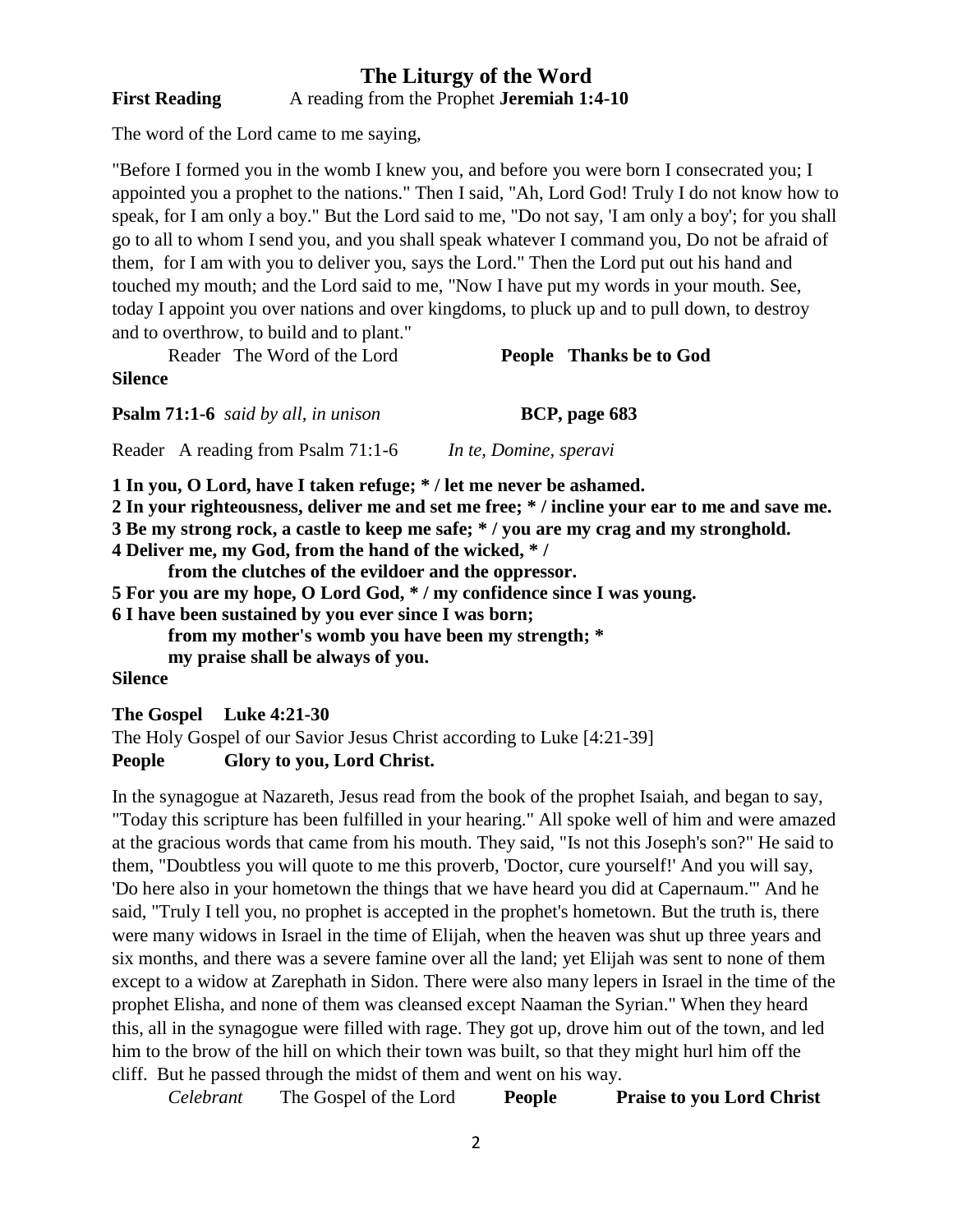**The Nicene Creed** *Let us say together:*

**We believe in one God, the Father, the Almighty, maker of heaven and earth, of all that is, seen and unseen.** 

**We believe in one Lord, Jesus Christ, the only Son of God, eternally begotten of the Father, God from God, Light from Light, true God from true God, begotten, not made, of one Being with the Father. Through him all things were made. For us and for our salvation he came down from heaven: by the power of the Holy Spirit he became incarnate from the Virgin Mary, and was made man. For our sake he was crucified under Pontius Pilate; he suffered death and was buried. On the third day he rose again in accordance with the Scriptures; he ascended into heaven and is seated at the right hand of the Father. He will come again in glory to judge the living and the dead, and his kingdom will have no end.**

**We believe in the Holy Spirit, the Lord, the giver of life, who proceeds from the Father and the Son. With the Father and the Son he is worshiped and glorified. He has spoken through the Prophets. We believe in one holy catholic and apostolic Church. We acknowledge one baptism for the forgiveness of sins. We look for the resurrection of the dead, and the life of the world to come. Amen.**

#### **Prayers of the People**

In faith, hope and charity let us pray for Christ's Body, the one, holy, catholic and apostolic Church throughout the world, saying, **Lord, make us one.**

That all may be one, worshipping God in spirit and in truth, so that the world may believe. For the peace that comes from God alone, for the unity of all peoples, and for the salvation of souls.

Let us pray in the will of Christ: **Lord, make us one.** 

That we may be freed from our sins against one another; from prejudice and hasty judgment; from ignorance or pride; from isolation and exclusivity; from apathy and complacency.

Let us pray in the forgiveness of Christ: **Lord, make us one.** 

That the leaders of all churches would lead in a manner that serves the visible unity of the Church.

Let us pray in the spirit of Christ. **Lord, make us one.** 

That the churches may discover again their unity in the one baptism that incorporates them into Christ.

Let us pray with the heart of Christ: **Lord, make us one.**

That the churches may recognise each other's ministries in the service of their one Lord.

Let us pray in the peace of Christ: **Lord, make us one.**

That all Christians may embrace together Christ's command to care for those in need; the sick, the poor, the hungry, the lonely, the outcast, especially those who are suffering from covid-19, their caregivers, and frontline workers, and those who are suffering in this weekend's snowstorm.

Let us pray in the mercy of Christ: **Lord, make us one.**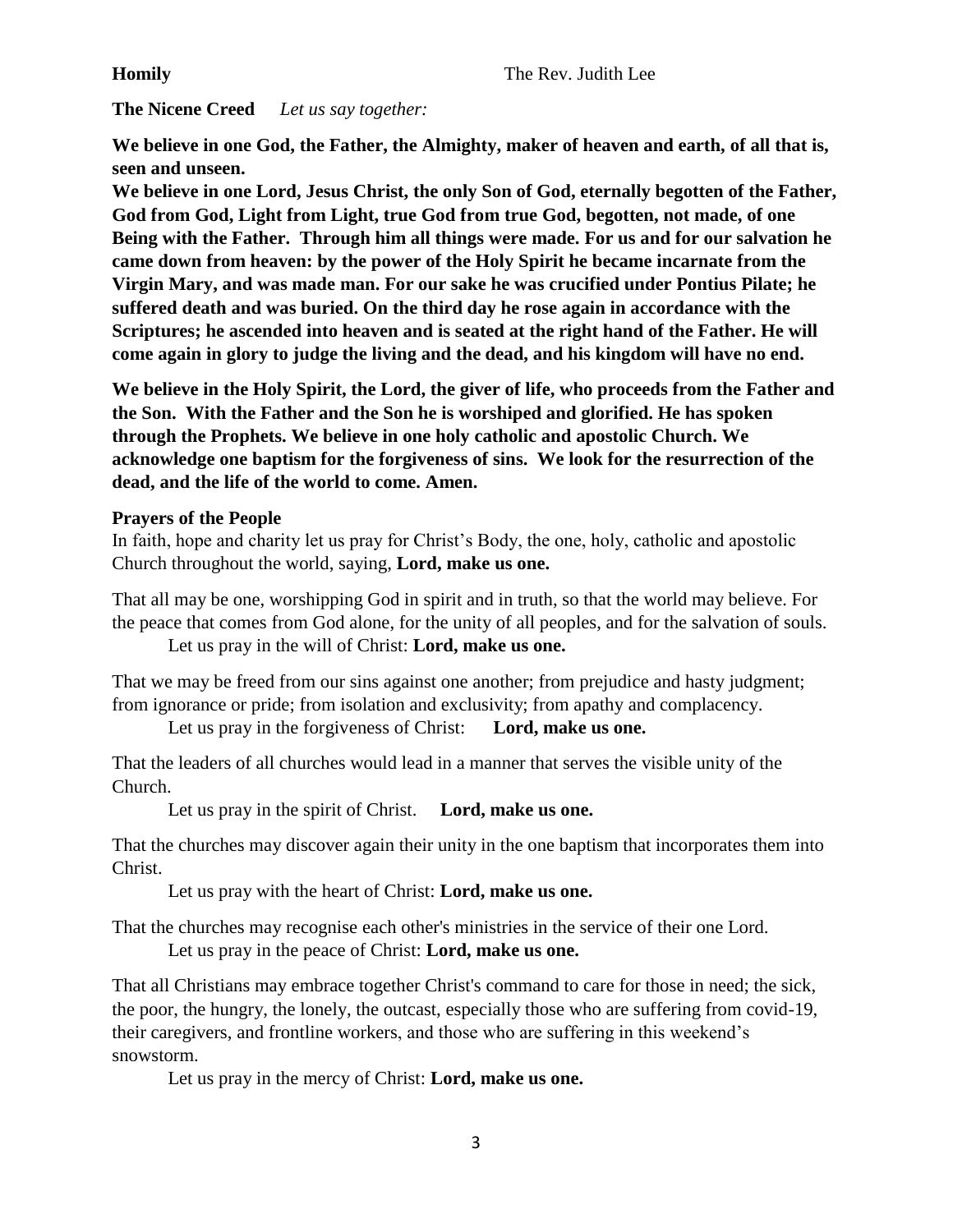That we may all commit ourselves to the non-violent way of Jesus and transform society through seeking justice and forgiveness, following the example of those who have gone before us, especially those we now name silently or aloud. *pause*

Let us pray in the peace of Christ**: Lord, make us one.**

#### *Let us say together:*

**O everlasting source of Love, in whom our faith resides, guide us surely ever forward on our lifelong journey. Not so fast that we miss the beauty that surrounds us on the way, nor miss your grace so freely given that teaches us how to grow. But with a steady presence felt and a sense of gratitude may we find our place amidst the jungle of life within the Kingdom of heaven on earth. Amen.**

#### **The Confession and Absolution**

Priest: Let us confess our sins against God and our neighbor.

**Most merciful God, we confess that we have sinned against you in thought, word, and deed, by what we have done, and by what we have left undone. We have not loved you with our whole heart; we have not loved our neighbors as ourselves. We are truly sorry and we humbly repent. For the sake of your Son Jesus Christ, have mercy on us and forgive us; that we may delight in your will, and walk in your ways, to the glory of your Name. Amen.**

#### *The Priest says*

Almighty God have mercy on you, forgive you all your sins through our Lord Jesus Christ, strengthen you in all goodness, and by the power of the Holy Spirit keep you in eternal life. **Amen.**

#### **The Peace**

## **Announcements and 'God Moment'**

*You are invited to offer a brief comment about God in your life. If you have shared recently, please allow others to speak.*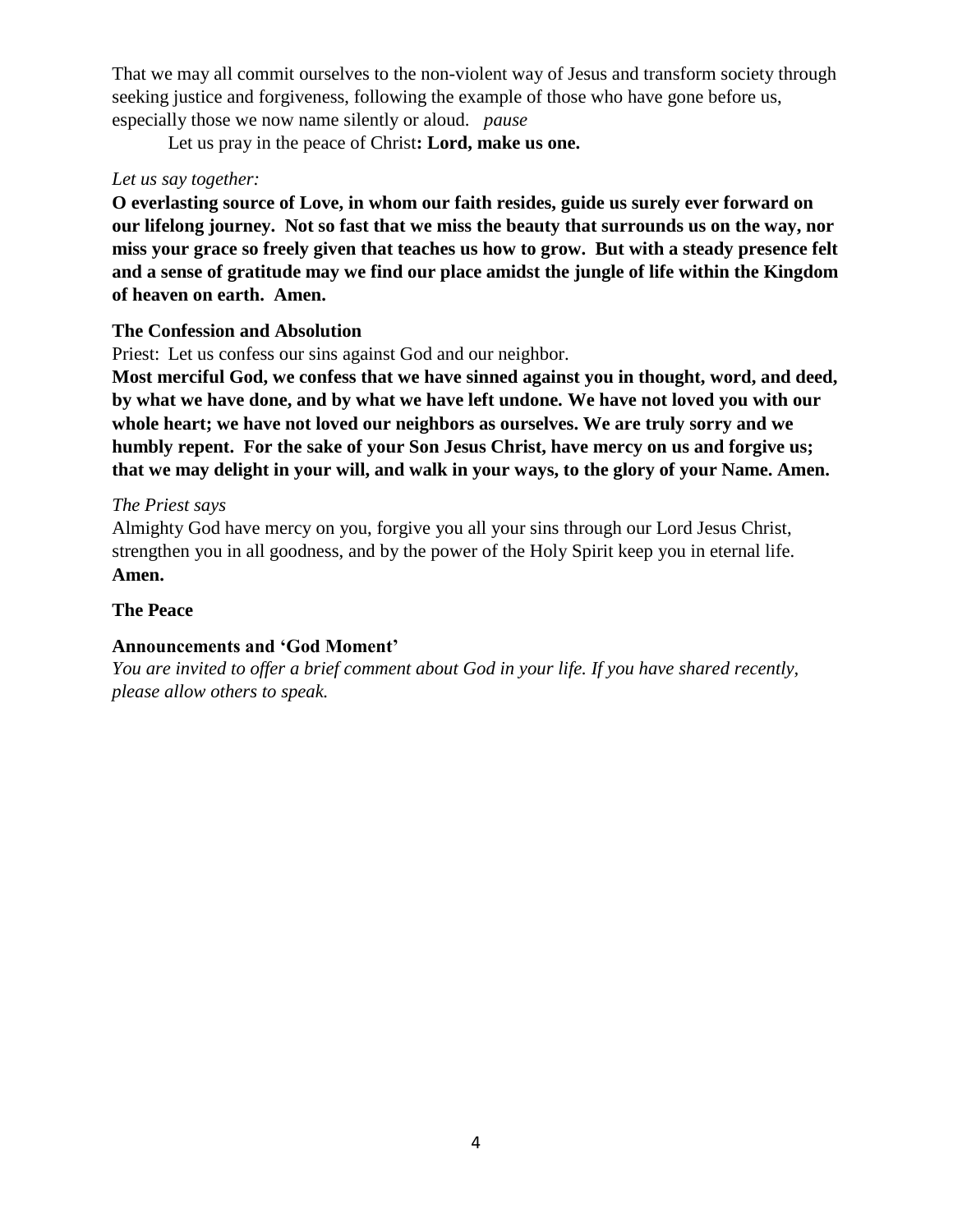## **The Holy Communion**

The Lord be with you.**And also with you.**

Lift up your hearts. **We have lifted them up to the Lord.** 

Let us give thanks to the Lord our God. **It is right to give our thanks and praise.**

It is right, and a good and joyful thing, always and everywhere to give thanks to you, Father Almighty, Creator of heaven and earth. Because in the mystery of the Word made flesh, you have caused a new light to shine in our hearts, to give the knowledge of your glory in the face of your Son Jesus Christ our Lord. Therefore we praise you, joining our voices with Angels and Archangels and with all the company of heaven, who for ever sing this hymn to proclaim the glory of your Name:

**Holy, holy, holy Lord, God of power and might, Heaven and earth are full of your glory. Hosanna in the highest. Blessed is the one who comes in the name of the Lord. Hosanna in the highest.**

We give thanks to you, O God, for the goodness and love which you have made known to us in creation; in the calling of Israel to be your people; in your Word spoken through the prophets; and above all in the Word made flesh, Jesus, your Son. For in these last days you sent him to be incarnate from the Virgin Mary, to be the Savior and Redeemer of the world. In him, you have delivered us from evil, and made us worthy to stand before you. In him, you have brought us out of error into truth, out of sin into righteousness, out of death into life.

On the night before he died for us, our Lord Jesus Christ took bread; and when he had given thanks to you, he broke it, and gave it to his disciples, and said, "Take, eat: This is my Body, which is given for you. Do this for the remembrance of me." After supper he took the cup of wine; and when he had given thanks, he gave it to them, and said, "Drink this, all of you: This is my Blood of the new Covenant, which is shed for you and for many for the forgiveness of sins. Whenever you drink it, do this for the remembrance of me."

Therefore, according to his command, O Father,

**We remember his death, We proclaim his resurrection, We await his coming in glory.** And we offer our sacrifice of praise and thanksgiving to you, O Lord of all; presenting to you, from your creation, this bread and this wine.

We pray you, gracious God, to send your Holy Spirit upon these gifts that they may be the Sacrament of the Body of Christ and his Blood of the new Covenant. Unite us to your Son in his sacrifice, that we may be acceptable through him, being sanctified by the Holy Spirit. In the fullness of time, put all things in subjection under your Christ, and bring us to that heavenly country where, with all your saints, we may enter the everlasting heritage of your sons and daughters; through Jesus Christ our Lord, the firstborn of all creation, the head of the Church, and the author of our salvation. By him, and with him, and in him, in the unity of the Holy Spirit all honor and glory is yours, Almighty Father, now and for ever. **AMEN.**

#### **The Lord's Prayer**

And now, as our Savior Christ has taught us, we are bold to say, the prayer Our Lord taught us: **Our Father, who art in heaven, hallowed be thy Name, thy kingdom come, thy will be done, on earth as it is in heaven. Give us this day our daily bread. And forgive us our trespasses, as we forgive those who trespass against us. And lead us not into temptation, but deliver us from evil. For thine is the kingdom, and the power, and the glory, forever and ever. Amen.**